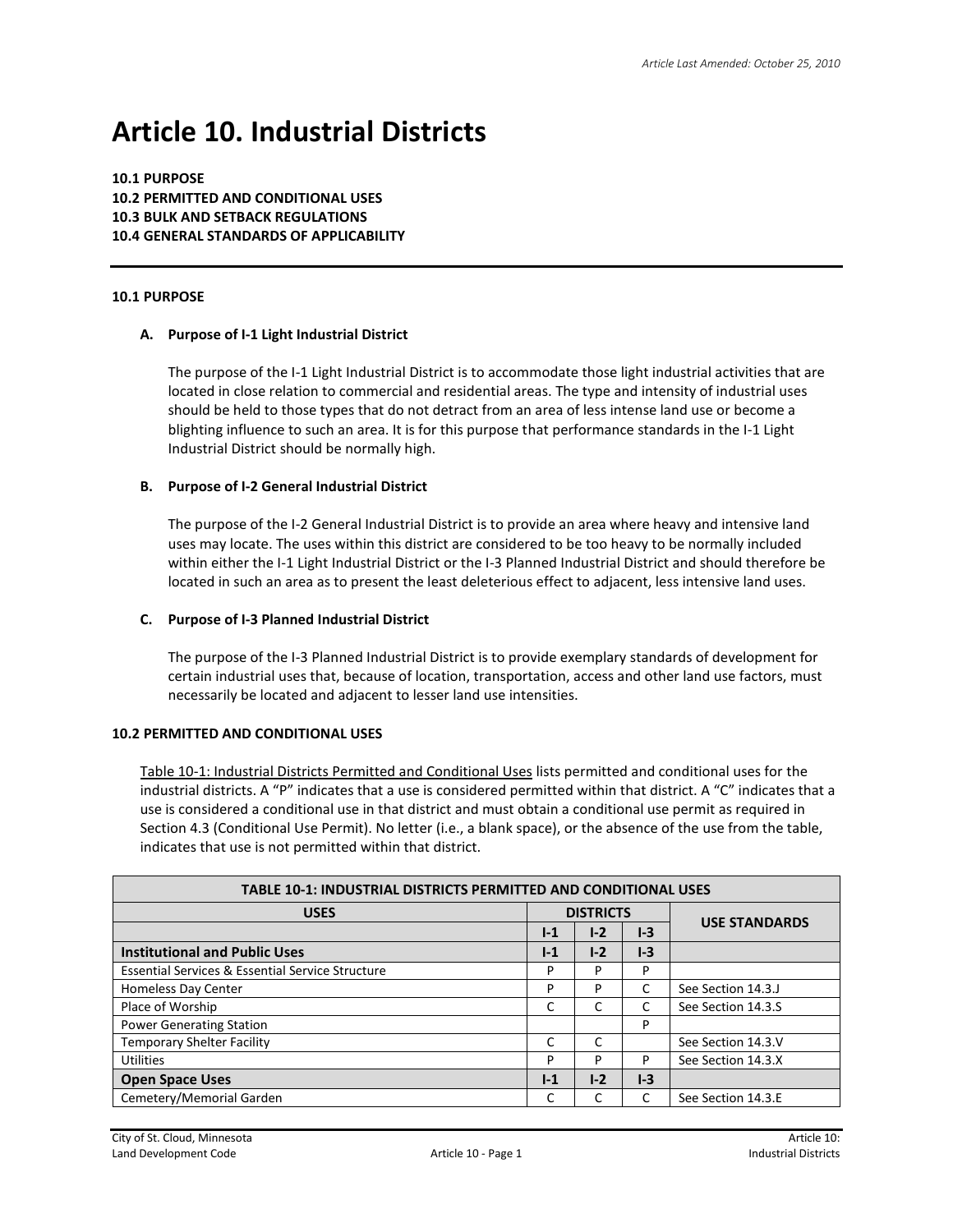| <b>TABLE 10-1: INDUSTRIAL DISTRICTS PERMITTED AND CONDITIONAL USES</b> |                  |                |                |                      |
|------------------------------------------------------------------------|------------------|----------------|----------------|----------------------|
| <b>USES</b>                                                            | <b>DISTRICTS</b> |                |                |                      |
|                                                                        | $I-1$            | $I-2$          | $I-3$          | <b>USE STANDARDS</b> |
| <b>Driving Range</b>                                                   | C                | С              |                |                      |
| <b>Golf Course</b>                                                     | $\mathsf{C}$     | $\mathsf{C}$   |                |                      |
| <b>Commercial Uses</b>                                                 | $I-1$            | $I-2$          | $I-3$          |                      |
| <b>Adult Use</b>                                                       | P                | P              |                | See Section 14.3.A   |
| Veterinary Office/Animal Hospital (Small Animal)                       | P                | P              |                |                      |
| <b>Building Materials Sales &amp; Storage</b>                          |                  |                | P              |                      |
| Dry Cleaner                                                            |                  |                | P              |                      |
| Motor Vehicle Dealership                                               | P                | P              | C <sup>3</sup> |                      |
| Motor Vehicle Parts Retail Establishment                               | P                | P              |                |                      |
| Motor Vehicle Repair, Major                                            | P                | P              | $C^3$          |                      |
| Motor Vehicle Repair, Minor                                            | P                | P              | $C^3$          |                      |
| Office                                                                 | C                | С              | C              |                      |
| Office, Headquarters: Production or Storage in District                | P                | P              | P              |                      |
| Personal Services Establishment (Accessory to Permitted Use)           |                  |                | P              |                      |
| Restaurant                                                             | C <sup>1</sup>   | C <sup>1</sup> |                |                      |
| Retail Goods Establishment (Accessory to Permitted Use)                | P                | P              | P              |                      |
| <b>Service Station</b>                                                 | P                | P              |                | See Section 14.3.U   |
| School for Karate, Dance, Music, Exercise & Vocational Training        | $\mathsf C$      | C              | C              |                      |
| <b>Industrial Uses</b>                                                 | $I-1$            | $I - 2$        | $I - 3$        |                      |
| <b>Blacksmith Shop</b>                                                 | P                | P              |                |                      |
| Bottling Works & Distribution                                          | P                | P              | P              |                      |
| Carpet Cleaning Establishment                                          | P                | P              |                |                      |
| <b>Cold Storage Plant</b>                                              | P                | P              | P              |                      |
| <b>Communications Facility</b>                                         |                  |                | P              |                      |
| Distribution (Excluding Bulk Petroleum, Gasoline or Explosives)        | P                | P              | P              |                      |
| <b>Engraving Facility</b>                                              |                  |                | P              |                      |
| <b>Food Processing</b>                                                 |                  | P              |                |                      |
| Junk/Scrap Yard Operation <sup>2</sup>                                 |                  | C              |                |                      |
| Laboratory: Industrial Research                                        | P                | P              |                |                      |
| Laboratory: Scientific, Medical, Dental & Optical                      |                  |                | P              |                      |
| Machine Shop                                                           | P                | P              |                |                      |
| Manufacturing: Acid, Ammonia, Asphalt & Similar Materials              |                  | C              |                |                      |
| Manufacturing: Camera & Photographic Materials                         |                  |                | P              |                      |
| Manufacturing: General                                                 | P                | P              | P              |                      |
| Manufacturing: Jewelry                                                 |                  |                | P              |                      |
| Manufacturing: Petroleum, Paint, Varnish & Similar Materials           |                  | P              |                |                      |
| Manufacturing: Plastics, Tires, Batteries, Rubber, Sodium              |                  |                |                |                      |
| Compounds, Cement & Bricks                                             |                  | P              |                |                      |
| <b>Mineral Extraction</b>                                              |                  | С              |                |                      |
| Publishing                                                             | P                | P              | P              |                      |
| Railroad Repair Shop                                                   |                  | P              |                |                      |
| Railyard or Truck Terminal                                             | P                | P              |                |                      |
| Stone, Marble & Granite Grinding, Dressing & Cutting                   | $\mathsf{C}$     | C              |                |                      |
| Warehousing: General (Excluding Bulk Petroleum, Gasoline or            | P                | P              | P              |                      |
| Explosives)                                                            |                  |                |                |                      |
| Warehousing: Petroleum, Paint, Varnish & Similar Materials             |                  | P              |                |                      |
| Wholesale (Bulk Petroleum, Gasoline or Explosives)                     | P                | P              | P              |                      |
| <b>Transportation Uses</b>                                             | $I-1$            | $I-2$          | $I-3$          |                      |
| Heliport                                                               |                  |                | P              |                      |
| Parking Lot or Garage                                                  | P                | P              | P              |                      |
| <b>Transportation Facility</b>                                         |                  |                | P              |                      |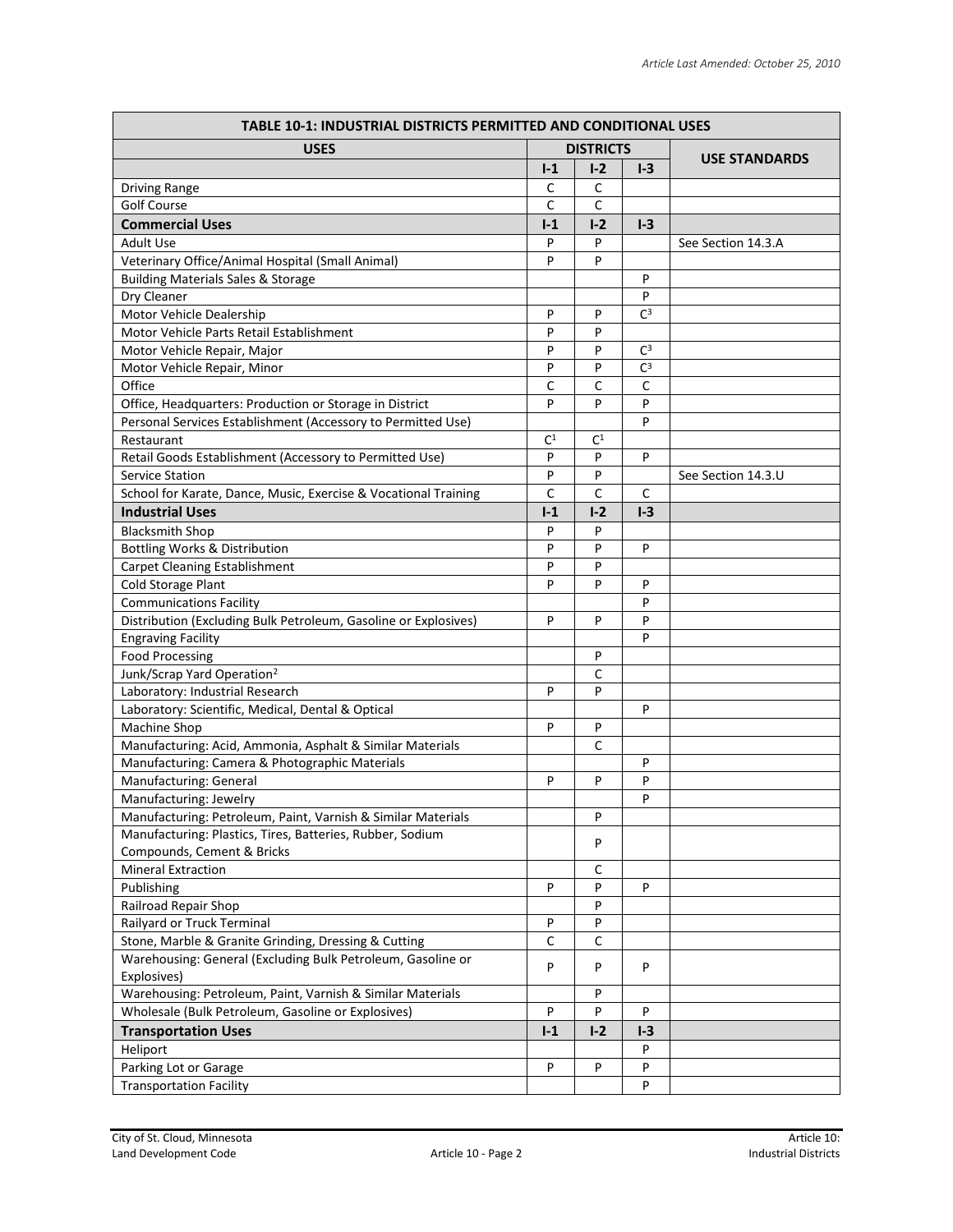| <b>TABLE 10-1: INDUSTRIAL DISTRICTS PERMITTED AND CONDITIONAL USES</b> |                  |                  |                  |                      |  |
|------------------------------------------------------------------------|------------------|------------------|------------------|----------------------|--|
| <b>USES</b>                                                            | <b>DISTRICTS</b> |                  |                  | <b>USE STANDARDS</b> |  |
|                                                                        | $1-1$            | $1-2$            | $1-3$            |                      |  |
| <b>Wind Energy Conversion Systems (WECS)</b>                           | $1-1$            | $I-2$            | $1-3$            |                      |  |
| <b>Building Mounted</b>                                                |                  | D                | P                | See Section 14.3.Y   |  |
| Freestanding                                                           | P/C <sup>4</sup> | P/C <sup>4</sup> | P/C <sup>4</sup> | See Section 14.3.Y   |  |
| <b>Meteorological Tower</b>                                            |                  |                  |                  | See Section 14.3.Y   |  |

# **FOOTNOTES TABLE 10-1**

 $1$  Sale of intoxicating beverages for consumption in a restaurant is allowed provided the sale of intoxicating liquor, non-intoxicating malt liquor, or wine was a conforming use or a permitted nonconforming use prior to the issuance of any intoxicating liquor license for the restaurant.

 $2$  A conditional use permit must be acquired by existing junk/scrap yard uses when there is a physical expansion of the land area or building area(s), or when any new scrap processing equipment is introduced including, but not limited to, equipment that has the ability to shred, bale, compact or shear ferrous metals other than food and beverage containers, or replacement of existing scrap processing equipment with the equipment that has the potential for creating more significant impacts to the community and surrounding area (e.g. noise, air emissions, vibrations). This excludes cold storage or office space less than 1,000 square feet.

<sup>3</sup> Sale, service, and repair of travel trailers, motor homes, farm or construction vehicles/equipment, and semitractors and trailers. The outside storage of any parts or wrecked vehicles or equipment is not allowed. <sup>4</sup> WECS with a rated capacity of 20 kw or less are permitted. Systems between 20 kw and 100 kw are conditional uses.

## **10.3 BULK AND SETBACK REGULATIONS**

Table 10-2: Industrial Districts Bulk and Setback Regulations establishes bulk and setback regulations for the industrial districts.

| <b>TABLE 10-2: INDUSTRIAL DISTRICTS BULK AND SETBACK REGULATIONS</b> |                                                                                |                                                                              |                    |  |
|----------------------------------------------------------------------|--------------------------------------------------------------------------------|------------------------------------------------------------------------------|--------------------|--|
| <b>BULK AND SETBACK</b>                                              | <b>DISTRICTS</b>                                                               |                                                                              |                    |  |
| <b>REGULATIONS</b>                                                   | $1-1$                                                                          | $I-2$                                                                        | $I-3$              |  |
| <b>BULK REQUIREMENTS</b>                                             |                                                                                |                                                                              |                    |  |
| Minimum Lot Area                                                     | <b>None</b>                                                                    | None                                                                         | None <sup>4</sup>  |  |
| Minimum Lot Width                                                    | None                                                                           | None                                                                         | 200 ft             |  |
| Maximum Lot Coverage                                                 |                                                                                |                                                                              | 50%                |  |
| <b>Maximum FAR</b>                                                   | 1.0                                                                            | 1.0                                                                          | 1.0                |  |
| Maximum Building Height                                              | 50 ft                                                                          | 50 ft                                                                        | 50 ft              |  |
| Design Standards                                                     | See Section 13.2                                                               | See Section 13.2                                                             | See Section 13.2   |  |
| <b>SETBACK REQUIREMENTS</b>                                          |                                                                                |                                                                              |                    |  |
| <b>Front Setback</b>                                                 | 10 ft <sup>1</sup>                                                             | 10 ft <sup>2</sup>                                                           | 35 ft <sup>3</sup> |  |
| <b>Interior Side Setback</b>                                         | None <sup>1</sup><br>If one is provided, it<br>must be a minimum<br>of 10 $ft$ | None <sup>2</sup><br>If one is provided, it<br>must be a minimum<br>of 10 ft | $20 \text{ ft}^3$  |  |
| <b>Street Side Setback</b>                                           | 10 ft <sup>1</sup>                                                             | 10 ft <sup>2</sup>                                                           | $20 \text{ ft}^3$  |  |
| <b>Rear Setback</b>                                                  | None <sup>1</sup><br>If one is provided, it<br>must be a minimum<br>of 10 ft   | None $2$<br>If one is provided, it<br>must be a minimum<br>of 10 $ft$        | $20 \text{ ft}^3$  |  |